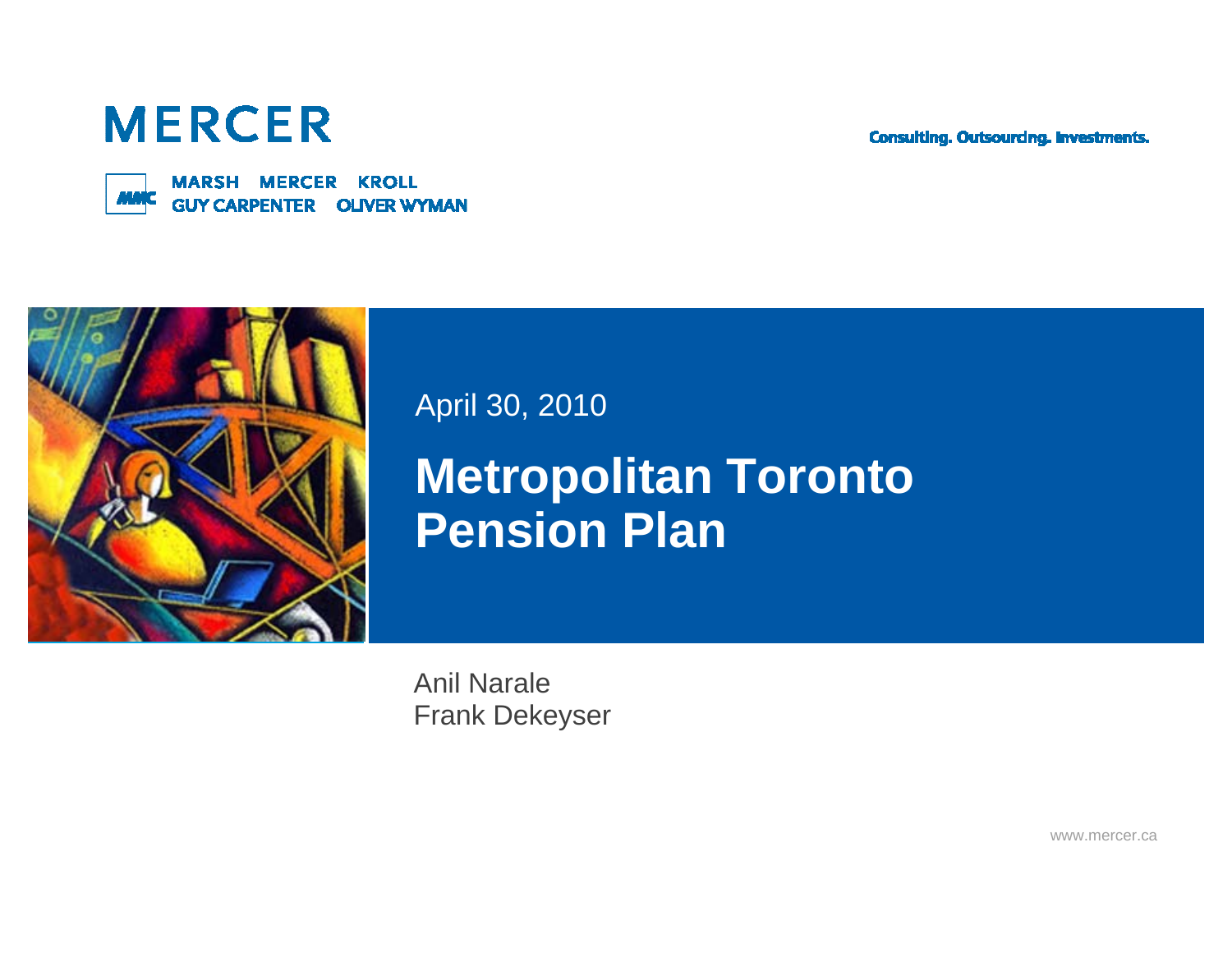#### **Metropolitan Toronto Pension Plan** General Statistics at Dec 31

|                                         | 2009   | 2008   | 2007    | 2006   |
|-----------------------------------------|--------|--------|---------|--------|
| <b>Membership</b>                       |        |        |         |        |
| <b>Actives</b>                          |        | 9      | $12 \,$ | 14     |
| <b>Vested Deferreds</b>                 | 4      | 5      | 6       | 6      |
| <b>Pensioners</b>                       | 1,830  | 1,934  | 2,062   | 2,168  |
| <b>Survivors</b>                        | 1,037  | 1,050  | 1,050   | 1,066  |
| <b>Total</b>                            | 2,878  | 2,998  | 3.130   | 3,254  |
| <b>Average Monthly Pension Payment</b>  | 1,951  | 1,897  | 1,851   | 1,821  |
| <b>Average Monthly Survivor Payment</b> | 1,099  | 1,059  | 1,016   | 952    |
|                                         |        |        |         |        |
| Total Benefits Paid in Year (\$000)     | 57,582 | 58,786 | 59,746  | 60,967 |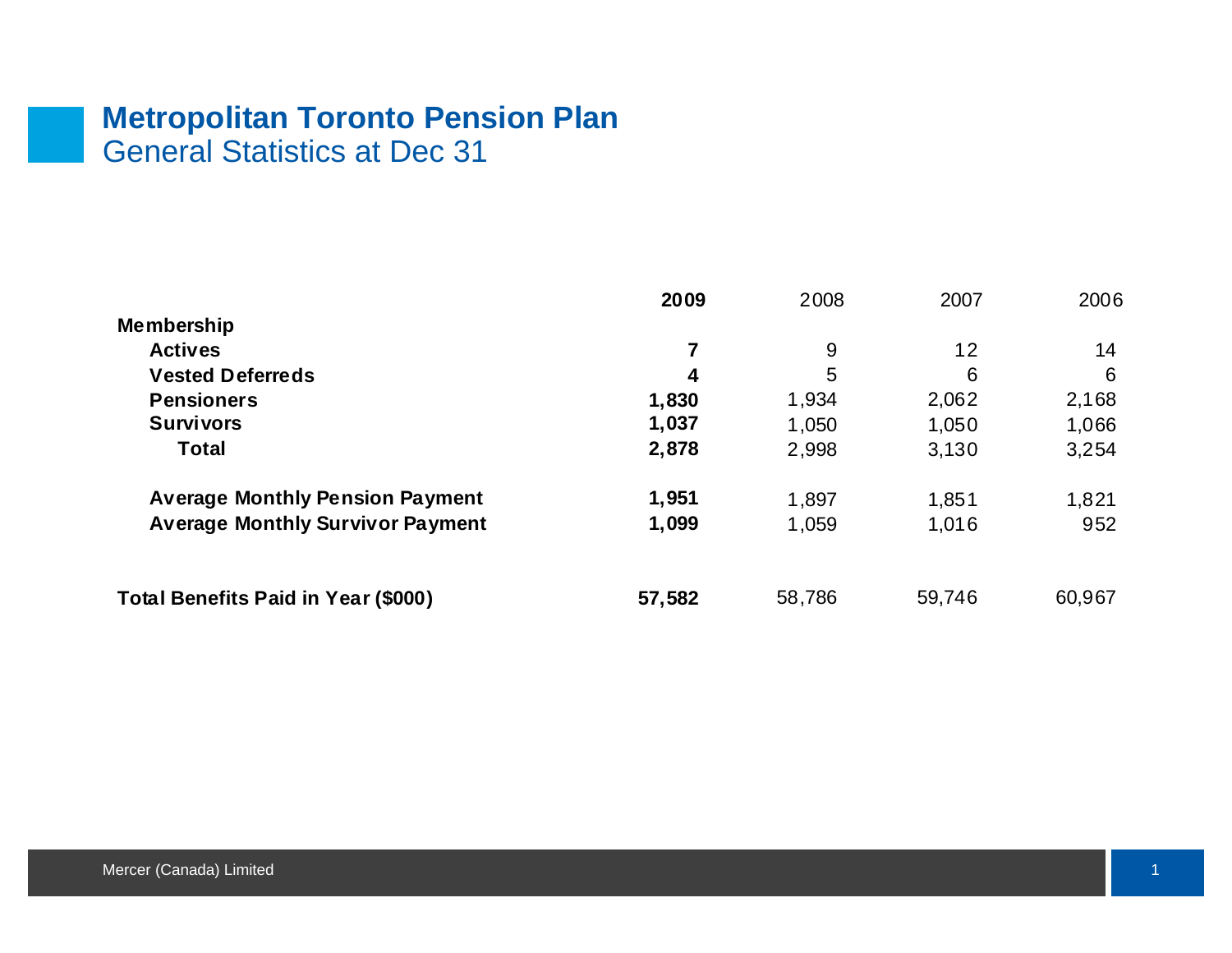#### **Metropolitan Toronto Pension Plan** Rates of Return

|                                | 2009    | 2008       | 2007    | 2006    |
|--------------------------------|---------|------------|---------|---------|
| Market Value (\$000)           | 569,518 | 553,263    | 688,253 | 740,266 |
| Rate of Return, net of IMF     | 14.14%  | $-11.50\%$ | 1.15%   | 9.80%   |
| <b>Rate of Return, gross</b>   | 14.30%  | $-11.40\%$ | 1.30%   |         |
| <b>Actuarial Value (\$000)</b> | 599,848 | 645,820    | 692,666 | 707,665 |
| Rate of Return, net of IMF     | 1.98%   | 1.86%      | 6.67%   | 8.52%   |

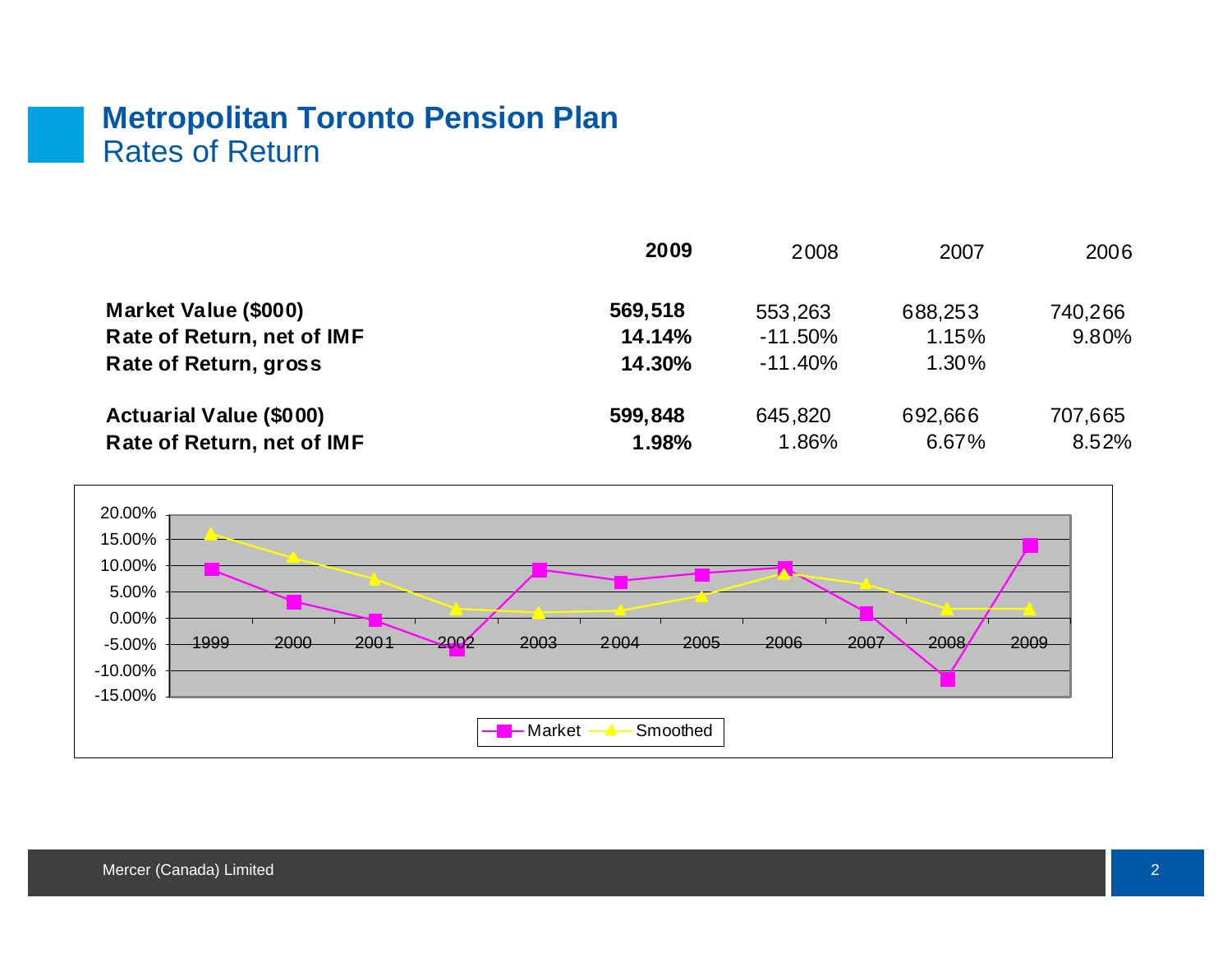## **Metropolitan Toronto Pension Plan** Actuarial Assets (\$000)

|                                             | 2009      | 2008      | 2007      | 2006      |
|---------------------------------------------|-----------|-----------|-----------|-----------|
| Assets at Jan. 1                            | 645,820   | 692,666   | 707,665   | 711,097   |
| <b>Employee Contributions</b>               |           |           |           |           |
| <b>Employer Contributions</b>               |           |           |           |           |
| <b>Pensioner Pensions</b>                   | (43, 943) | (45, 613) | (47,308)  | (48, 755) |
| <b>Survivor Pensions</b>                    | (13, 639) | (13, 159) | (12, 438) | (12, 212) |
| <b>Other Benefits</b>                       |           | (14)      |           |           |
| <b>Non Investment Expenses</b>              | (358)     | (416)     | (398)     | (435)     |
| Investment Income (Market) net of fees      | 74,177    | (75, 777) | 8,176     | 68,785    |
| <b>Transfer (to)/from Smoothing Account</b> | (62, 227) | 88,144    | 37,014    | (10, 815) |
| <b>Change in in-transits</b>                | 18        | (11)      | (45)      |           |
| <b>Assets at Dec. 31</b>                    | 599,848   | 645,820   | 692,666   | 707,665   |
| <b>Smoothing Account - Jan. 1</b>           | (92, 557) | (4, 413)  | 32,601    | 21,786    |
| <b>Transfer to/(from) Smoothing Account</b> | 62,227    | (88, 144) | (37,014)  | 10,815    |
| <b>Smoothing Account - Dec. 31</b>          | (30, 330) | (92, 557) | (4, 413)  | 32,601    |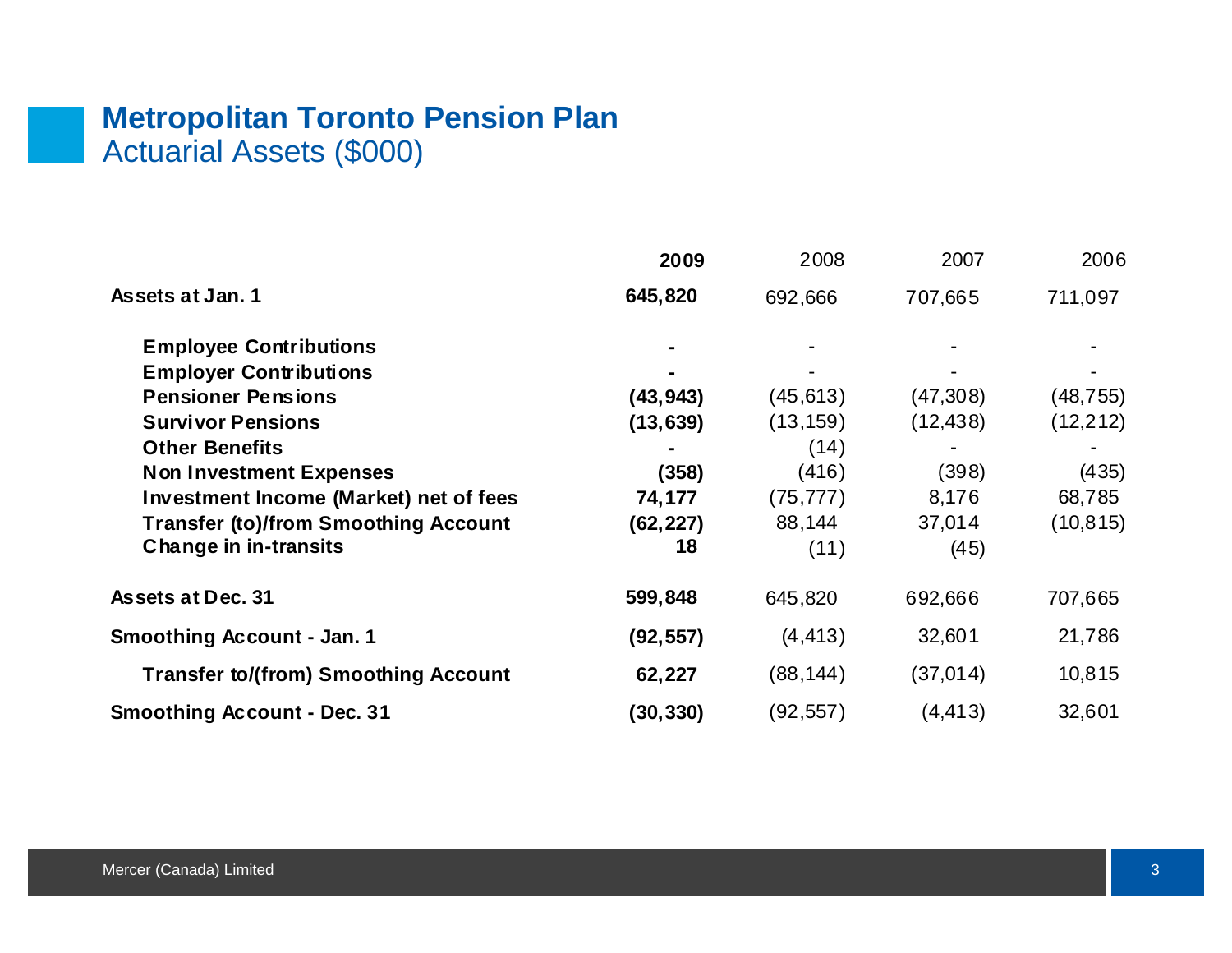## **Metropolitan Toronto Pension Plan** Going Concern at Dec 31 (\$000)

|                                            | 2009      | 2008      | 2007      | 2006         |
|--------------------------------------------|-----------|-----------|-----------|--------------|
| <b>Assets</b>                              |           |           |           |              |
| <b>Market Value</b>                        | 569,518   | 553,263   | 688,253   | 740,266      |
| <b>Actuarial Value</b>                     | 599,848   | 645,820   | 692,666   | 707,665      |
| <b>Liabilities</b>                         |           |           |           |              |
| <b>Active Members</b>                      | 2,331     | 3,535     | 3,782     | 4,907        |
| <b>Inactive Members</b>                    | 308       | 202       | 335       | 580          |
| <b>Vested Deferreds</b>                    | 139       | 153       | 149       | 141          |
| Pensioners and surviving spouses           | 500,872   | 518,636   | 536,381   | 554,373      |
| Reserve for increse in minimum pension     |           |           | 7,436     |              |
| Reserve for possible surplus distributions | 7,972     | 8,550     | 8,906     | 9,213        |
| <b>Total Liabilities</b>                   | 511,622   | 531,076   | 556,989   | 569,214      |
| <b>Going Concern Excess</b>                | 88,226    | 114,744   | 135,677   | 138,451      |
| <b>Actuarial Assumptions</b>               |           |           |           |              |
| <b>Discount Rate</b>                       | 5.50%     | 5.50%     | 5.50%     | 5.50%        |
| <b>Salary Increases</b>                    | 4.50%     | 4.50%     | 4.50%     | 4.50%        |
| <b>YMPE Increases</b>                      | 3.50%     | 3.50%     | 3.50%     | 3.50%        |
| Mortality Table (post retirement only)     | UP94, gen | UP94, gen | UP94, gen | UP94, gen    |
| <b>Retirement Age/Date</b>                 | 31-Dec-10 | 31-Dec-09 | 31-Dec-08 | 61 (58 fire) |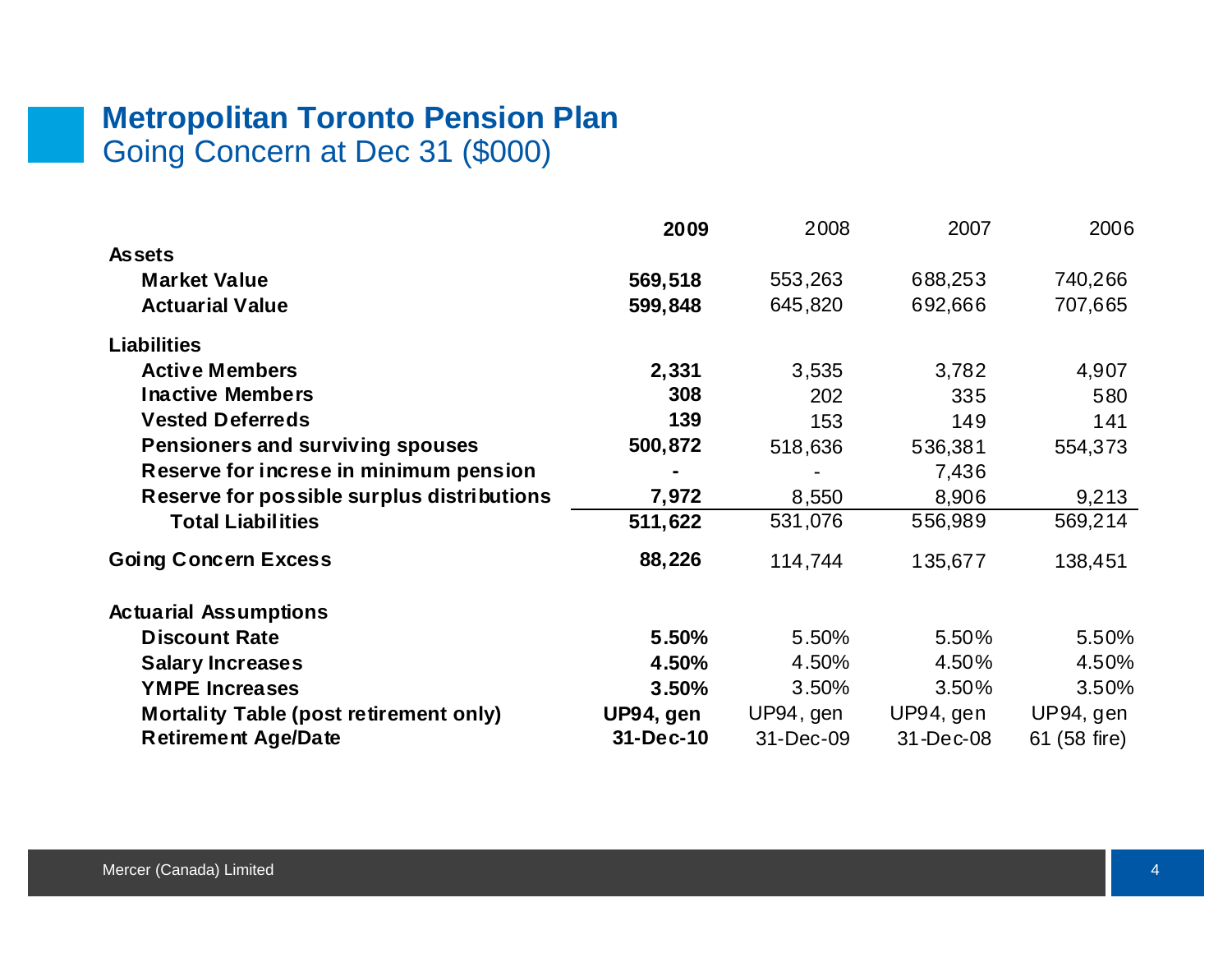#### **Assumption Changes**

 $\blacksquare$  No material changes other than discount rates for wind-up and solvency valuations.

#### **Data Estimates**

- $\blacksquare$  Stepped Pension:
	- Surviving spouse's pension payable on member's death is roughly estimated by performing somewhat complex calculations on available data
	- Information required to calculate spouse's pension is not available on computer files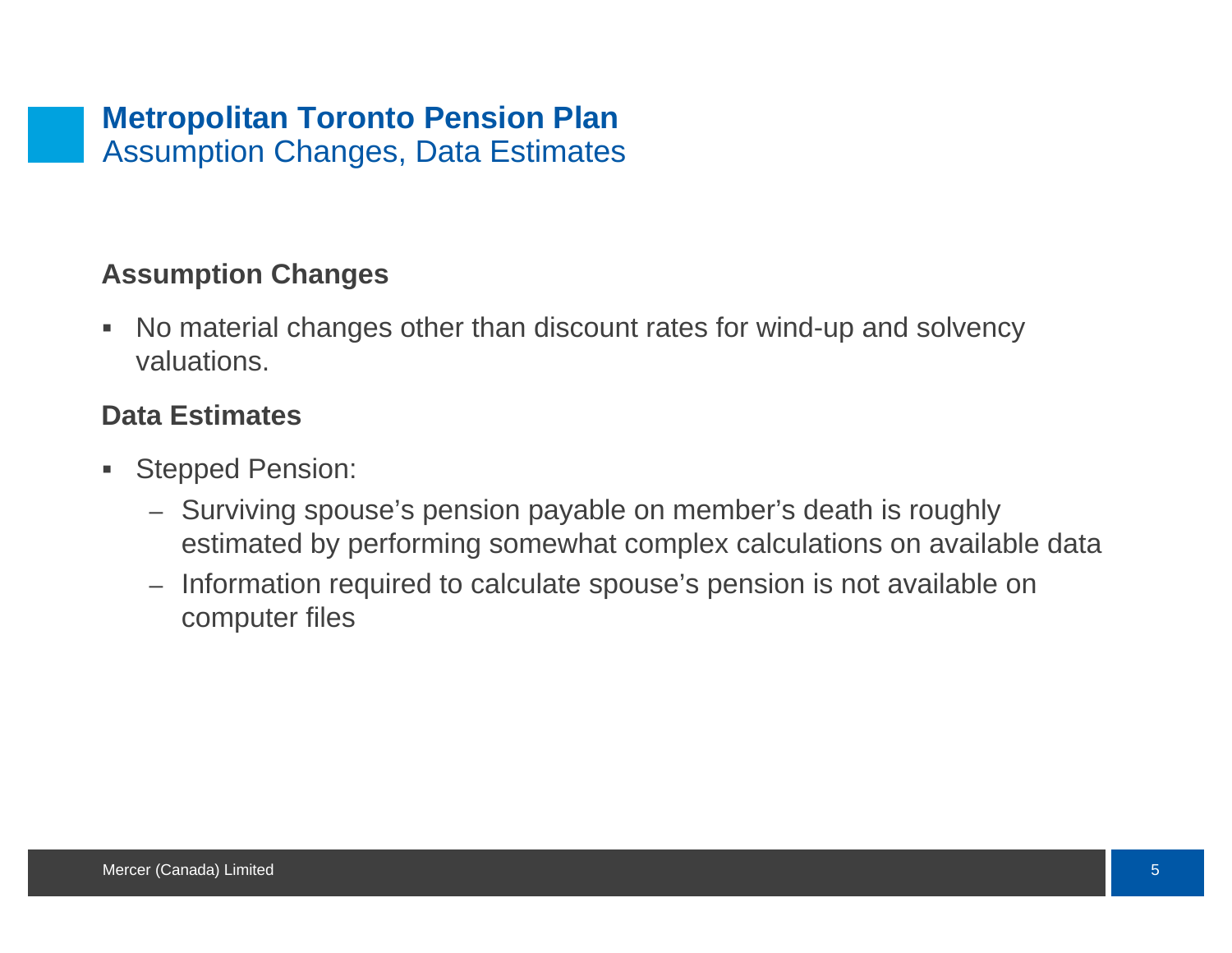#### **Metropolitan Toronto Pension Plan** Actuarial Going Concern Gain & Loss (\$000)

|                                                                 | 2009      | 2008               | 2007                  | 2006      |
|-----------------------------------------------------------------|-----------|--------------------|-----------------------|-----------|
| Funding Excess - Jan. 1 (before upgrades)                       | 114,744   | 135,677            | 138,451               | 112,352   |
| <b>Pensioner Upgrade (This Year)</b><br>Minimum pension upgrade | (12, 232) | (11, 443)<br>5,143 | (11, 137)<br>(7, 436) | (12, 771) |
| <b>Actuarial Assumptions/Data change</b>                        |           |                    |                       | 9,856     |
| <b>Asset Smoothing Method change</b>                            |           |                    |                       | 8,208     |
| <b>Possible Retiree Distribution</b>                            | 1,048     | 846                | 814                   | 812       |
| <b>Salaries</b>                                                 | 46        | 49                 | 56                    | (51)      |
| <b>Investment Returns</b>                                       | (16, 331) | (17, 291)          | 14,868                | 17,823    |
| <b>Retirements</b>                                              | 124       | 4                  | (94)                  | 14        |
| <b>Mortality</b>                                                | 1,221     | 2,106              | 181                   | 2,634     |
| <b>Expenses</b>                                                 | (358)     | (416)              | (398)                 | (435)     |
| <b>Miscellaneous</b>                                            | (36)      | 69                 | 372                   | -9        |
| <b>Funding Excess - Dec. 31</b>                                 | 88,226    | 114,744            | 135,677               | 138,451   |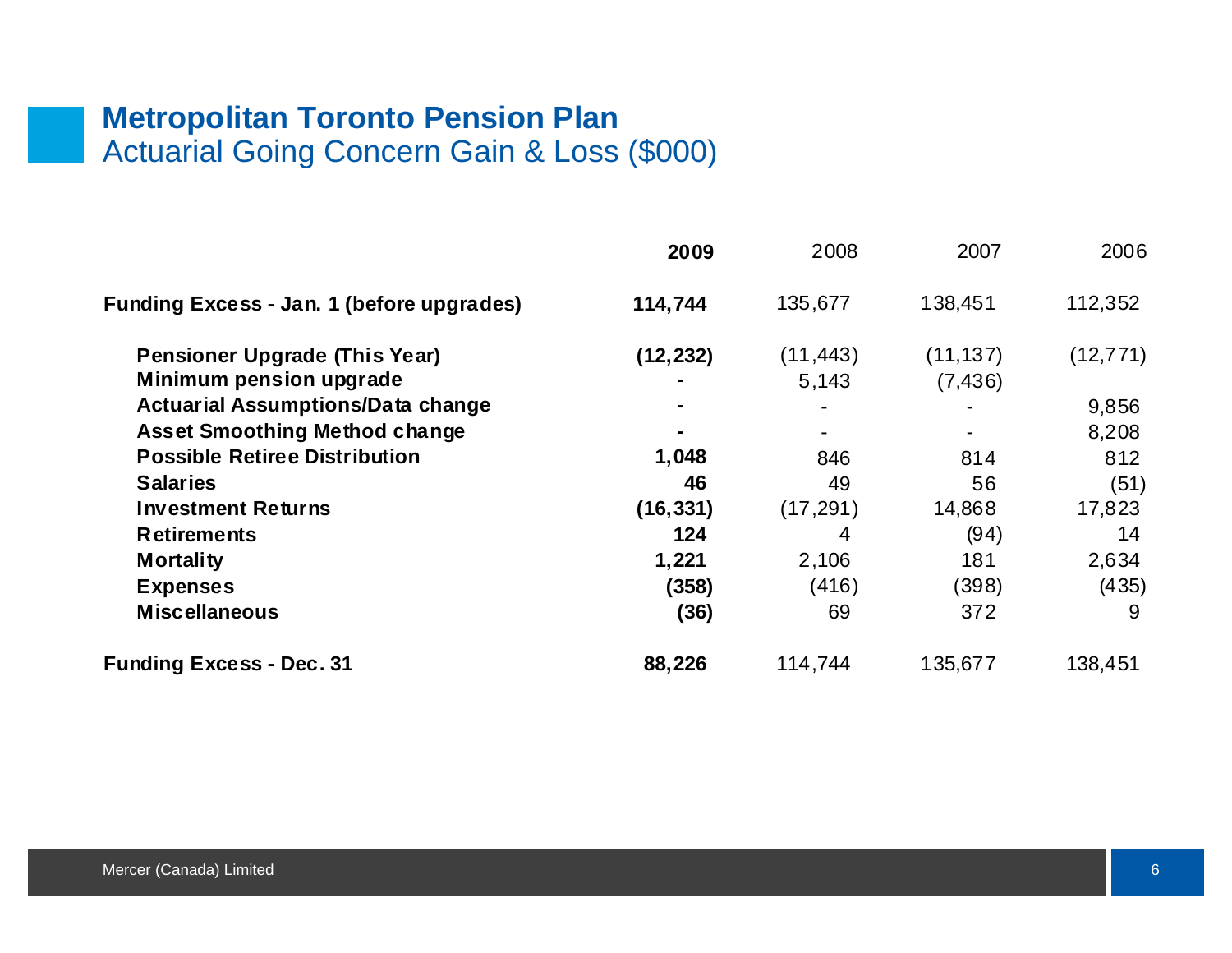#### **Metropolitan Toronto Pension Plan** Wind-Up/Solvency at Dec 31 (\$000)

|                                            | 2009    | 2008     | 2007    | 2006      |
|--------------------------------------------|---------|----------|---------|-----------|
| <b>Wind-Up Assets</b>                      |         |          |         |           |
| <b>Market Value</b>                        | 569,518 | 553,263  | 688,253 | 740,266   |
| <b>Estimated Expense of Winding-Up</b>     | (433)   | (451)    | (471)   | (490)     |
| <b>Total Wind-Up Assets</b>                | 569,085 | 552,812  | 687,782 | 739,776   |
| <b>Wind-Up Liabilities</b>                 |         |          |         |           |
| <b>Active Members</b>                      | 2,528   | 3,726    | 4,289   | 5,207     |
| <b>Inactive Members</b>                    | 329     | 233      | 403     | 667       |
| <b>Vested Deferreds</b>                    | 152     | 162      | 164     | 155       |
| Pensioners and surviving spouses           | 541,333 | 542,201  | 577,069 | 593,636   |
| Reserve for minimum pension upgrade        |         |          | 8,000   |           |
| Reserve for possible surplus distributions | 7,972   | 8,550    | 8,906   | 9,213     |
| <b>Total Wind-Up Liabilities</b>           | 552,314 | 554,872  | 598,831 | 608,878   |
| Wind-Up Excess/(Deficit)                   | 16,771  | (2,060)  | 88,951  | 130,898   |
| Solvency Asset smoothing adjustment        | 23,527  | 86,853   | 741     | (34, 450) |
| Solvency Liability smoothing adjustment    | 5,356   | (9, 108) | 11,045  | 18,073    |
| <b>Solvency Surplus/(Shortfall)</b>        | 45,654  | 75,685   | 100,737 | 114,521   |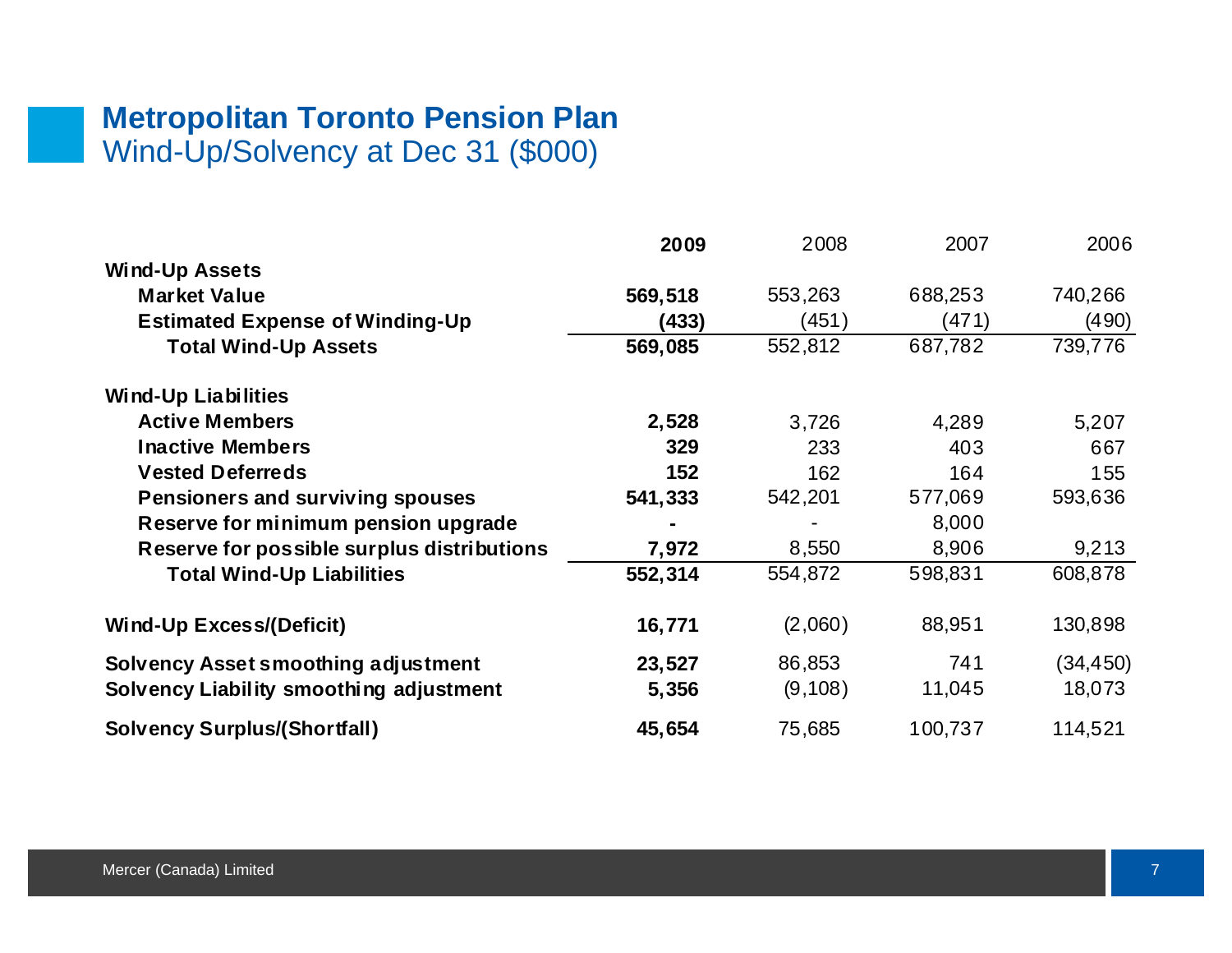## **Metropolitan Toronto Pension Plan** Assumptions and Contributions

|                                               | 2009               | 2008        | 2007        | 2006           |
|-----------------------------------------------|--------------------|-------------|-------------|----------------|
| <b>Discount Rate - Solvency</b>               | 4.625%             | 4.625%      | 4.75%       | 5.00%          |
| <b>Discount Rate - Wind-Up</b>                | 4.49%              | 4.85%       | 4.50%       | 4.60%          |
| <b>Mortality Table (post retirement only)</b> | <b>UP94, P2020</b> | UP94, P2015 | UP94, P2015 | UP94, P2015    |
| <b>Retirement Age</b>                         | immediate          | immediate   | immediate   | immediate      |
| <b>Funding Requirements</b>                   | 2010               | 2009        | 2008        | 2007           |
| <b>Current Service Cost</b>                   |                    |             |             |                |
| <b>Funding Deficiency Payments</b>            |                    |             |             | $\blacksquare$ |
| <b>Solvency Deficiency Payments</b>           |                    |             |             |                |
| <b>Total</b>                                  |                    |             |             |                |
|                                               |                    |             |             |                |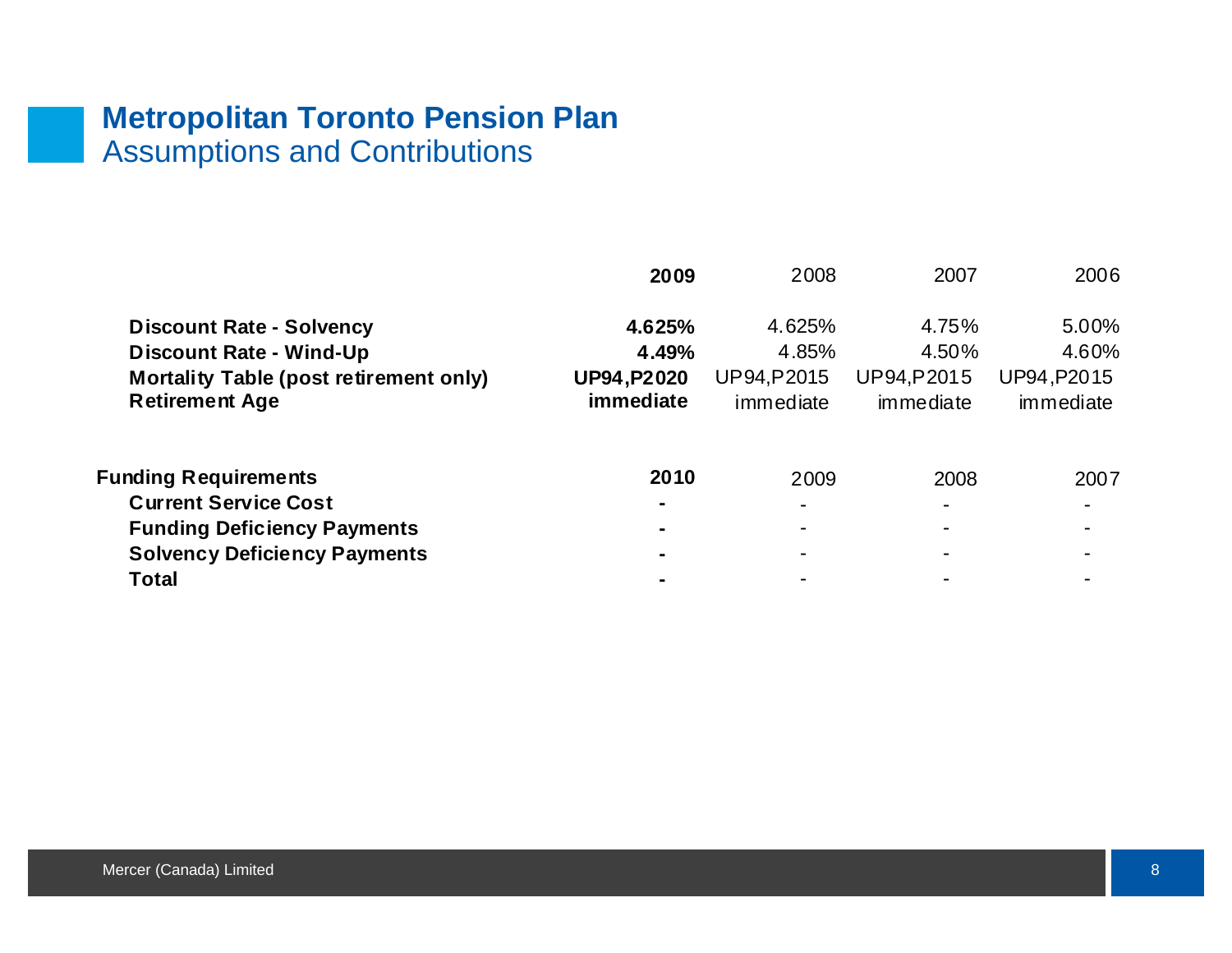## **Metropolitan Toronto Pension Plan** COLA and Indexation Reserve (\$000)

|                                               | 2009   | 2008    | 2007    | 2006    |
|-----------------------------------------------|--------|---------|---------|---------|
| Recommendations for COLA Jan 1 next year      | 0.30%  | 2.37%   | 2.14%   | 2.01%   |
| <b>Cost of COLA (Next Year) Going Concern</b> | 1,494  | 12,232  | 11,443  | 11,137  |
| <b>Cost of COLA (Next Year) Solvency</b>      | 1,598  | 12,787  | 12,081  | 11,926  |
| Going Concern Excess after upgrade            | 86,732 | 102,512 | 124,234 | 127,314 |
| Solvency Excess after upgrade                 | 44,056 | 62,898  | 88,656  | 102,595 |
| Indexation Reserve before upgrade             | 45,654 | 75,685  | 100,737 | 114,521 |
| Indexation Reserve after upgrade              | 44,056 | 62,898  | 88,656  | 102,595 |
| <b>Unallocated Funding Excess</b>             |        |         |         |         |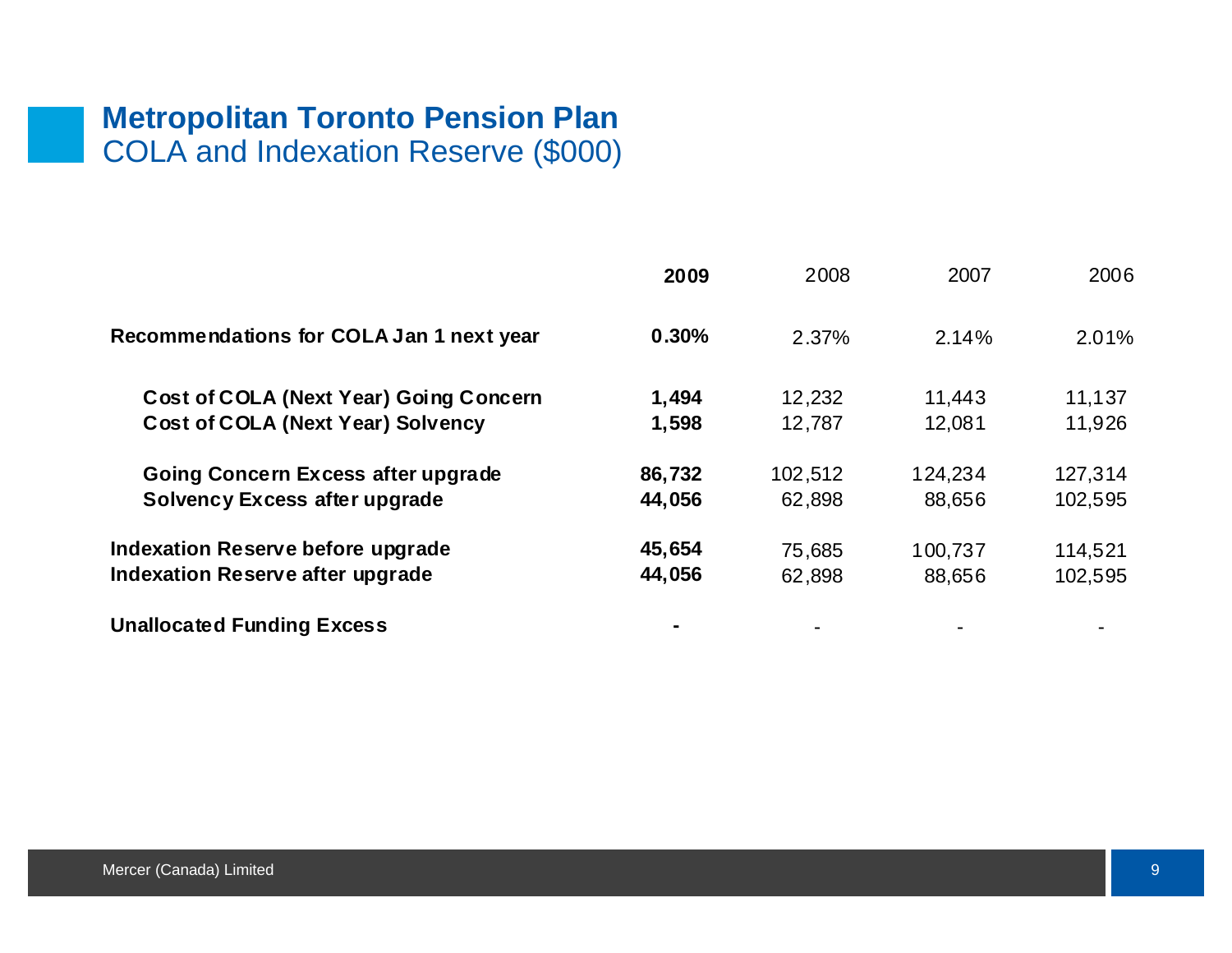#### **Metropolitan Toronto Pension Plan** Going Concern Projection

#### **Going Concern Position at December 31, 2009**

Discount Rate: 5.50%Going Concern Excess/(Deficit) after COLA: 87 \$million

#### **Projected Going Concern Excess/(Deficit) at December 31, 2010**

|                     |       | \$million |       |
|---------------------|-------|-----------|-------|
| Discount Rate/      | 5.00% | 5.50%     | 6.00% |
| <b>Asset Return</b> |       |           |       |
|                     |       |           |       |
| $-5.50%$            | 34    | 50        | 67    |
|                     |       |           |       |
| 0.00%               | 41    | 58        | 75    |
|                     |       |           |       |
| 5.50%               | 49    | 65        | 82    |
|                     |       |           |       |
| 11.00%              | 56    | 73        | 90    |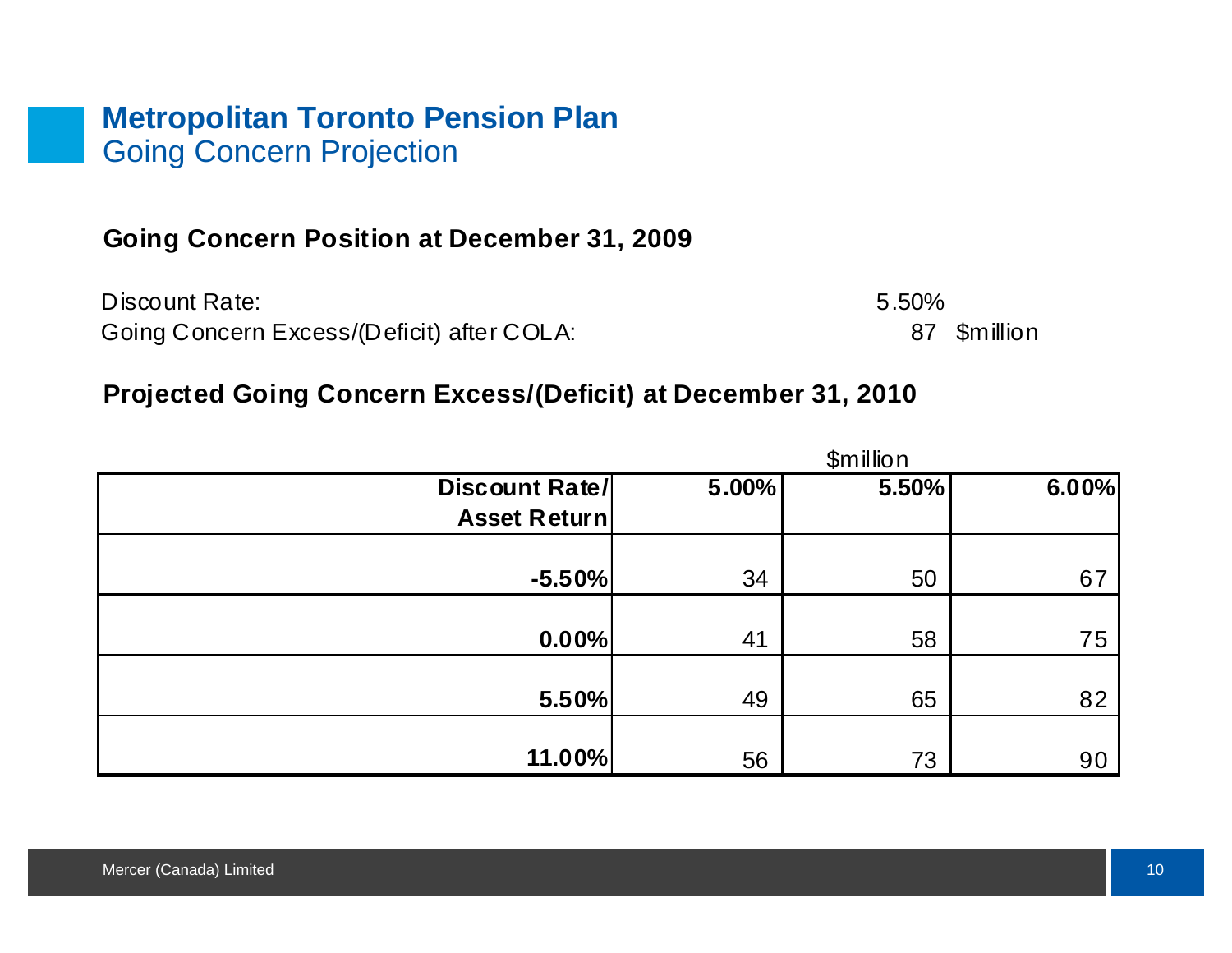#### **Metropolitan Toronto Pension Plan** Solvency Projection

#### **Solvency Position at December 31, 2009**

| Discount Rate (actual):               | 4.490%       |
|---------------------------------------|--------------|
| Discount Rate (smoothed):             | 4.625%       |
| Solvency Excess/(Deficit) after COLA: | 44 \$million |

#### **Projected Solvency Excess/(Deficit) at December 31, 2010**

|                              | \$million |       |       |  |  |
|------------------------------|-----------|-------|-------|--|--|
| <b>Actual Discount Rate/</b> | 4.50%     | 5.00% | 5.50% |  |  |
| <b>Asset Return</b>          |           |       |       |  |  |
|                              |           |       |       |  |  |
| $-5.50%$                     | 10        | 14    | 18    |  |  |
|                              |           |       |       |  |  |
| 0.00%                        | 18        | 21    | 25    |  |  |
|                              |           |       |       |  |  |
| 5.50%                        | 25        | 29    | 33    |  |  |
|                              |           |       |       |  |  |
| 11.00%                       | 32        | 36    | 40    |  |  |